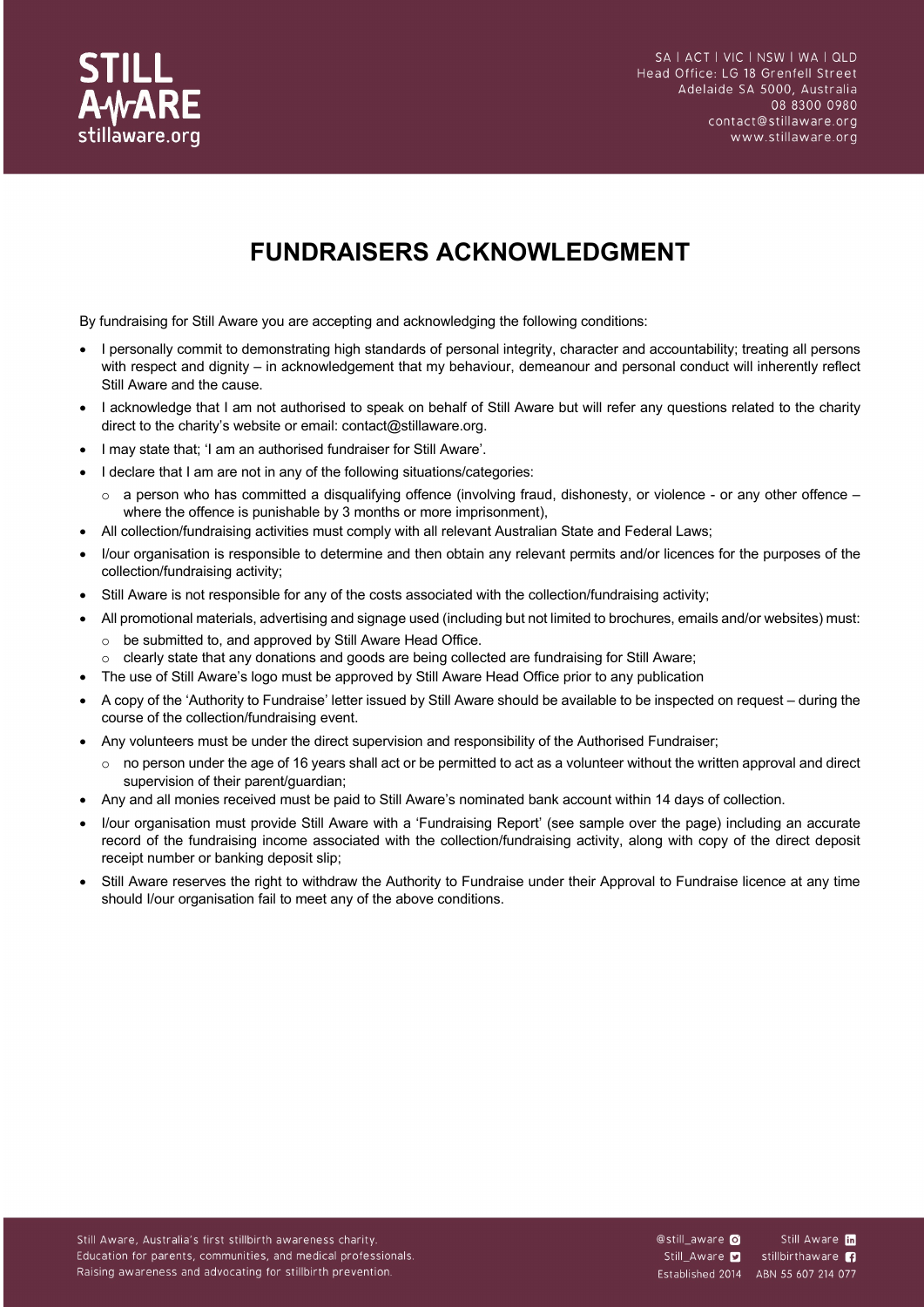

## **Authority to Fundraise**

| <b>FUNDRAISING REPORT</b>       |  | Date of Event: |           |  |
|---------------------------------|--|----------------|-----------|--|
| Name:                           |  |                |           |  |
| On behalf of:                   |  |                |           |  |
| Address:                        |  |                |           |  |
| Suburb:<br>Telephone number(s): |  |                | Postcode: |  |
| Email:                          |  |                |           |  |

### **DONOR REPORT:**

Please use the below table to recognise any significant individual donors you may like us to personally thank. Below that you can also provide a list of any individual requests for Tax Invoices – or email a separate list if desired.

#### **SIGNIFICANT DONATIONS**

| Name:       | Donation \$ |  |
|-------------|-------------|--|
| Email / Ph: |             |  |
| Name:       | Donation \$ |  |
| Email / Ph: |             |  |

## **TAX INVOICE REQUESTS**

| Name:       | Donation \$ |  |
|-------------|-------------|--|
| Email / Ph: |             |  |
| Name:       | Donation \$ |  |
| Email / Ph: |             |  |
| Name:       | Donation \$ |  |
| Email / Ph: |             |  |

## **FINANCIAL REPORT:**

Edit or add additional lines as needed – or email a separate spreadsheet if desired

#### **MONEY RECEIVED**

| Donations                       | œ<br>ה. |
|---------------------------------|---------|
|                                 |         |
|                                 |         |
|                                 |         |
|                                 |         |
| <b>Total Fundraising Income</b> |         |

Date proceeds were deposited to Still Aware's bank account: \_\_\_\_/\_\_\_\_/\_\_\_\_

Method [ ] Direct Deposit Still Aware Inc BSB: 035 034

Acc No: 372865

[ ] Online payment

www.stillaware.org/donate

**DECLARATION:** I certify that the above report with details of monies received and proceeds banked is true and correct.

Print name:

Still Aware, Australia's first stillbirth awareness charity. Education for parents, communities, and medical professionals. Raising awareness and advocating for stillbirth prevention.

Still Aware **in** @still\_aware O stillbirthaware **n** Still\_Aware Established 2014 ABN 55 607 214 077